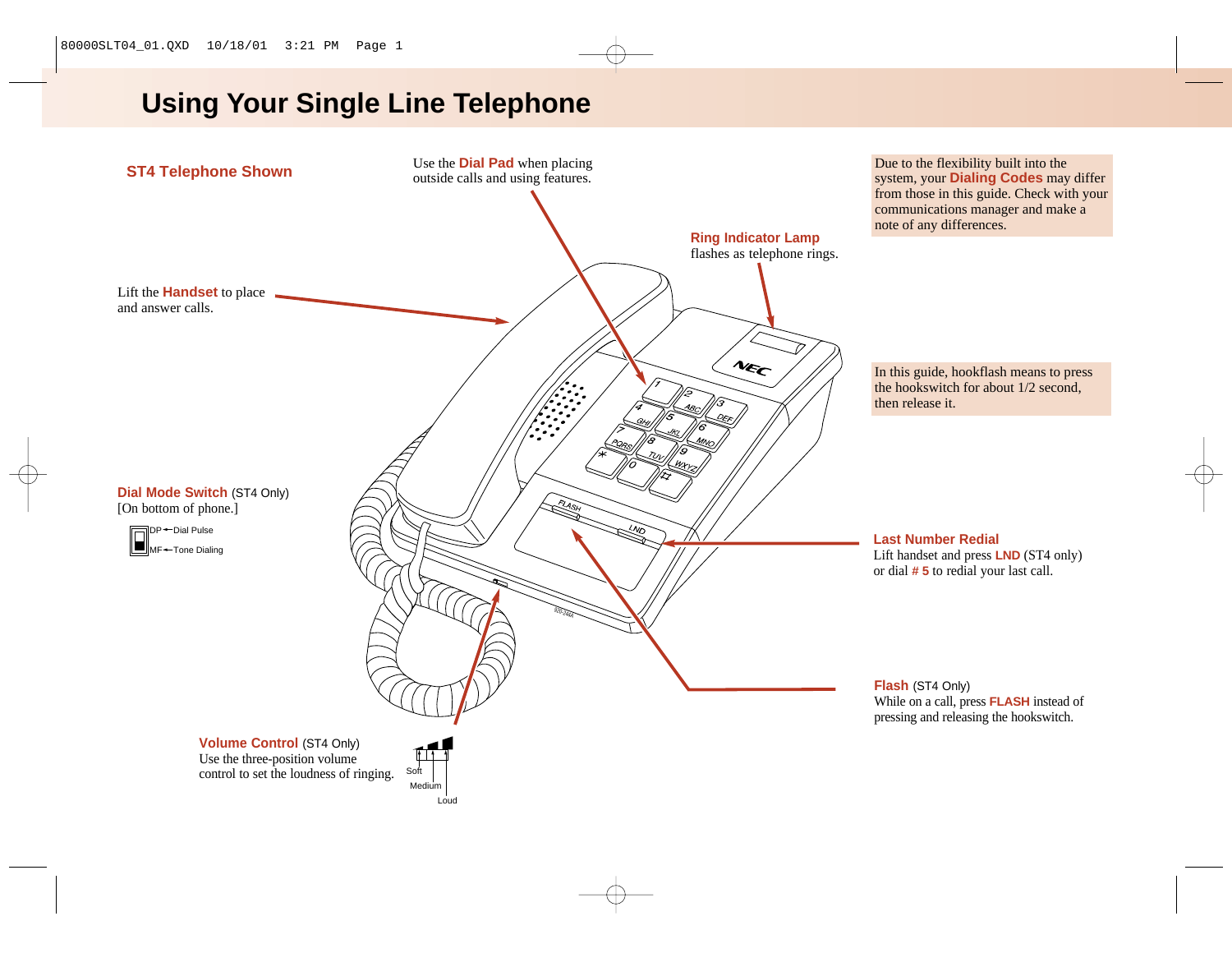# **Placing Calls**

## **Placing an Outside Call . . .**

### **Dial codes for outside**

**lines:**

- 1. Lift handset.
	- *Listen for dial tone.*
- ൫ 2.  $\sqrt{xyz}$  + Outside number.
	- *You may have to dial a line group number (0-8) before your outside number.*
	- *When behind a PBX, you may have to dial another 9 before your number.*

#### **OR**

- 2.  $\leftarrow$   $\leftarrow$  + Line number (e.g., 01) + Outside number.
	- *When behind a PBX, you may have to dial 9 before your number.*

#### **OR**

- 2.  $\Box$   $\Box$   $\Box$   $\Box$  + Line number (e.g., 01) + Outside number.
	- *When behind a PBX, you may have to dial 9 before your number.*

**To get new dial tone:**

1. Hookflash +  $\Box$  leed

## **Calling a Co-Worker, Voice Mail and Paging . . .**

**Dial using the Intercom:**

#### 1. Lift handset. 2. Dial co-worker's extension number.

- *If you hear ringing, wait for an*
	- *answer. If you hear two beeps, begin speaking (or dial 1 to have call ring).*
- **OR** 2. For Paging, dial  $\Box$  + 0 for All Call or 1-7 for zones.

#### **OR** 2. To call your mailbox, dial  $\Box$   $\Box$

## **If your call doesn't go through . . .**

#### **Camp On and Callback**

**When you hear system busy, use Camp On or Callback:**

- $\Delta$ <sup>ABC</sup> to *Camp On* (wait without hanging up).
- *•(Intercom calls) When you hear ringing, wait for the called party to answer.*
- *•(Outside calls) When you hear new dial tone, place your call again.*

#### **OR**



2

- 1.  $\left\lfloor \frac{\text{ABC}}{\text{ABC}} \right\rfloor$  and hang up to leave a *Callback* for a free line or extension.
	- *• Wait for the system to call you back.*
- 2. Lift handset when the system rings you back.
	- *• (Outside calls) Place your call again.*
	- *• (Intercom calls) Speak to co-worker.*

#### **Message Waiting (If you don't have Voice Mail)**

**Leave a Message Waiting when your co-worker doesn't answer:**

- 1. Do not hang up +  $\sqrt{100}$ 
	- *• Your co-worker's MW flashes fast.*
	- *•If your system has Voice Mail, dialing 8 lets you leave a message in your co-worker's mailbox instead.*

**To answer a Message** 1. Lift handset + **Waiting left for you:**

- ß)
-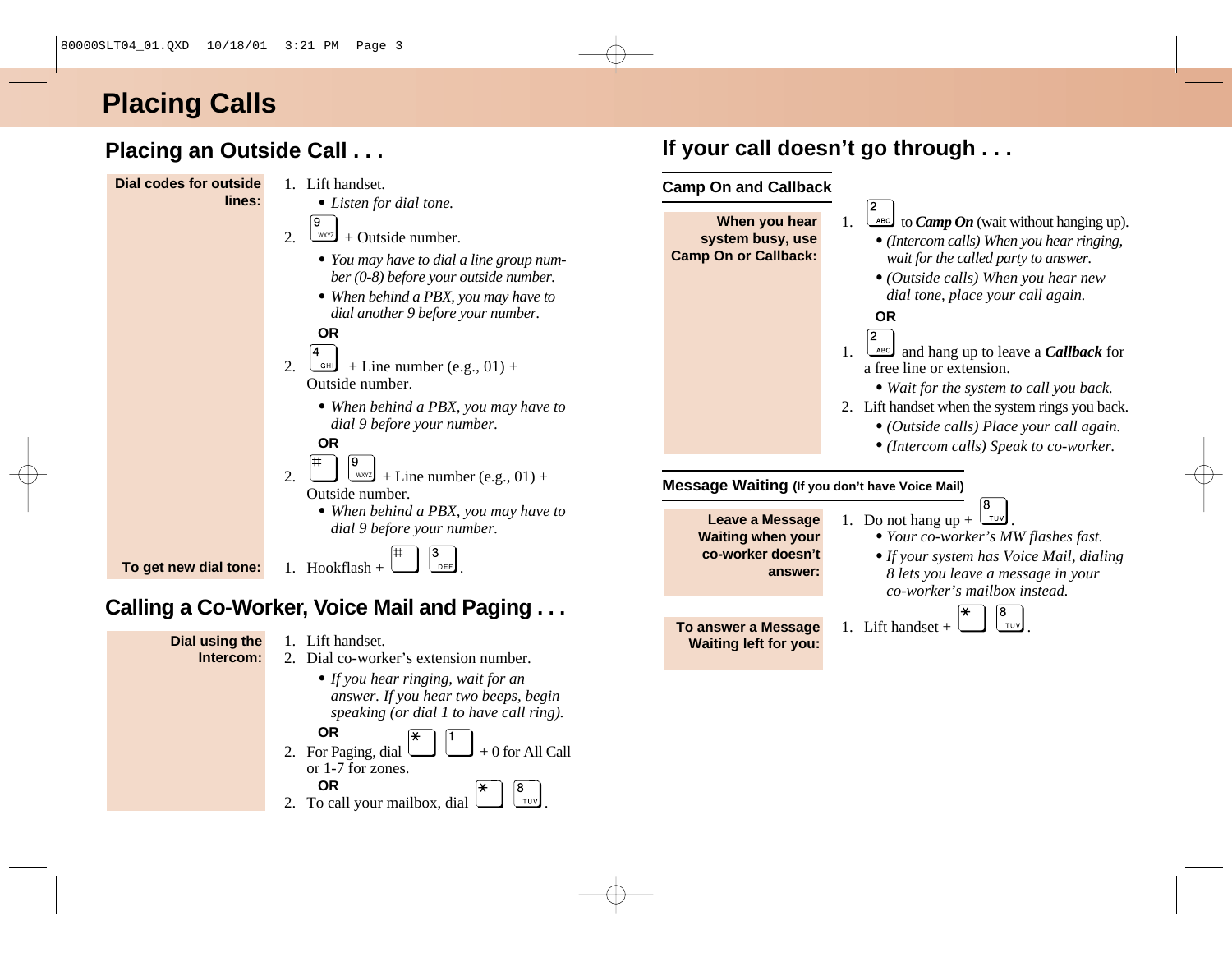## **Answering Calls**

## **Answering Outside Calls . . .**

| Listen for two        | 1. |  |
|-----------------------|----|--|
| short rings:          |    |  |
| To get new dial tone: |    |  |

Lift handset  $\begin{bmatrix} H_{\text{ookflash}} + \end{bmatrix} \begin{bmatrix} 3 \\ 0 \end{bmatrix}$ 

## **Answering Intercom Calls . . .**

- **Listen for one long ring:**
- 1. Lift handset to speak.

## **Picking up calls not ringing your phone . . .**

**If a call is ringing after hours:**

- 1. Lift handset. ⊮
- 2.  $\Box$  + UNA code (01-04).
	- *Dial the lowest code first (e.g., 01). If you hear busy, try the next highest number (e.g., 02).*

**When a call is ringing a co-worker's phone:** 1. Lift handset.

2.  $\Box$  + Co-worker's extension.

## **Have a telephone meeting (Conference) . . .**

**Use Conference to have a telephone meeting:**

- 1. Place or answer call.
- 2. Hookflash + Dial extension or trunk you want to add to Conference.
	- *Wait for called party to answer.*
- 3. Hookflash  $+$ 
	- *Repeat steps 2 and 3 to add additional parties to the Conference.*

# **Quick Reference for Other Features**

| <b>Group Call Pickup:</b> To pick up a call ringing your pickup group:<br>Lift handset $+$ $*$ #                                                                                                                                                               |
|----------------------------------------------------------------------------------------------------------------------------------------------------------------------------------------------------------------------------------------------------------------|
| <b>Meet Me Conference:</b> To set up a Meet Me Conference:<br><b>Lift handset</b> $+$ Page parties and announce Meet<br>Me Conference code $(\#11 \text{ or } \#12)$ + <b>Hang up</b> +<br><b>Lift handset</b> + Dial announced code $(\#11 \text{ or } \#12)$ |
| To join a Meet Me Conference:<br><b>Lift handset</b> $+$ Dial announced Meet Me<br>Conference code $(\#11 \text{ or } \#12)$                                                                                                                                   |

#### **Tones you may hear . . .**

**Two short rings while** An outside call is directly ringing your phone. Just **idle:** lift the handset to answer.

**One long ring while idle:** An intercom call is ringing your phone. Just lift the handset to answer.

**Error (fast busy) tone:** This means you made a mistake in placing a call or using a feature. Hang up and start over.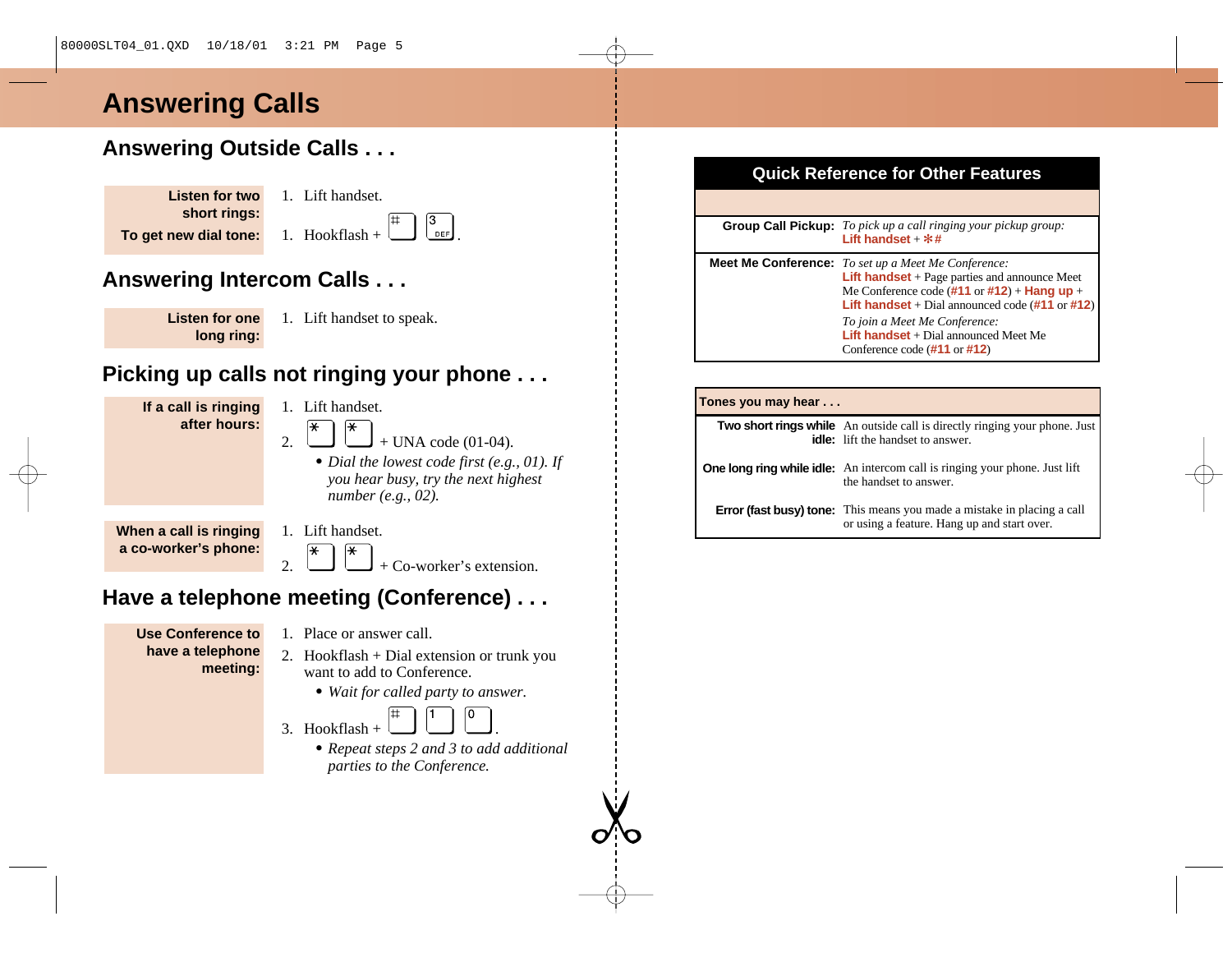| <b>Personal Speed Dial Directory</b>                                                                                           |  |  |  |
|--------------------------------------------------------------------------------------------------------------------------------|--|--|--|
| #<br>7<br>PORS<br>To use: Lift handset +<br>+ Bin (01-20)                                                                      |  |  |  |
| <b>Bin</b><br><b>Stored Speed Dial Number</b>                                                                                  |  |  |  |
| 01                                                                                                                             |  |  |  |
| 02                                                                                                                             |  |  |  |
| 03                                                                                                                             |  |  |  |
| 04                                                                                                                             |  |  |  |
| 05                                                                                                                             |  |  |  |
| 06                                                                                                                             |  |  |  |
| 07                                                                                                                             |  |  |  |
| 08                                                                                                                             |  |  |  |
| 09                                                                                                                             |  |  |  |
| 10                                                                                                                             |  |  |  |
| 11                                                                                                                             |  |  |  |
| 12                                                                                                                             |  |  |  |
| 13                                                                                                                             |  |  |  |
| 14                                                                                                                             |  |  |  |
| 15                                                                                                                             |  |  |  |
| 16                                                                                                                             |  |  |  |
| 17                                                                                                                             |  |  |  |
| 18                                                                                                                             |  |  |  |
| 19                                                                                                                             |  |  |  |
| 20                                                                                                                             |  |  |  |
| Ξ<br>NEC America, Inc., Corporate Networks Group<br>4 Forest Parkway, Šhelton, CT 06484<br>TEL: 203-926-5400 FAX: 203-929-0535 |  |  |  |
| cng.nec.com                                                                                                                    |  |  |  |

# **Handling Your Calls**

## **Your call can wait at your phone . . .**

#### **Hold**

| Use Hold instead of<br>leaving the handset<br>off-hook:       | 1. Do not hang $up + Hook flash$ .<br>(Optional) Hang up.<br>2.<br>• This puts your outside call on<br>Exclusive Hold.                                                                                                                                   |  |
|---------------------------------------------------------------|----------------------------------------------------------------------------------------------------------------------------------------------------------------------------------------------------------------------------------------------------------|--|
| Easily retrieve a call<br>from Hold:                          | 1. Lift handset.<br>∗<br>2.<br>PORS<br>• You may be able to lift the handset $+4$<br>$+$ line number (e.g., 01) to pick up a<br>call on Hold at a co-worker's phone.                                                                                     |  |
| Transferring your calls<br><b>Transfer</b>                    |                                                                                                                                                                                                                                                          |  |
| <b>Send (Transfer) your</b><br>call to a co-worker:           | 1. Hookflash + Dial your co-worker's<br>extension number.<br>• To transfer the call to the Voice Mail<br>Automated Attendant, dial the Voice<br>Mail master number.<br>2. (Optional) Announce the call when your<br>co-worker answers.<br>3.<br>Hang up. |  |
| To retrieve the call if<br>your co-worker<br>doesn't want it: | Lift handset.<br>1.<br>∗<br>∗<br>+ Your co-worker's extension.<br>2.                                                                                                                                                                                     |  |
| To answer a call<br>transferred to you:                       | Stay on the line.<br>1.<br>• The call automatically connects.                                                                                                                                                                                            |  |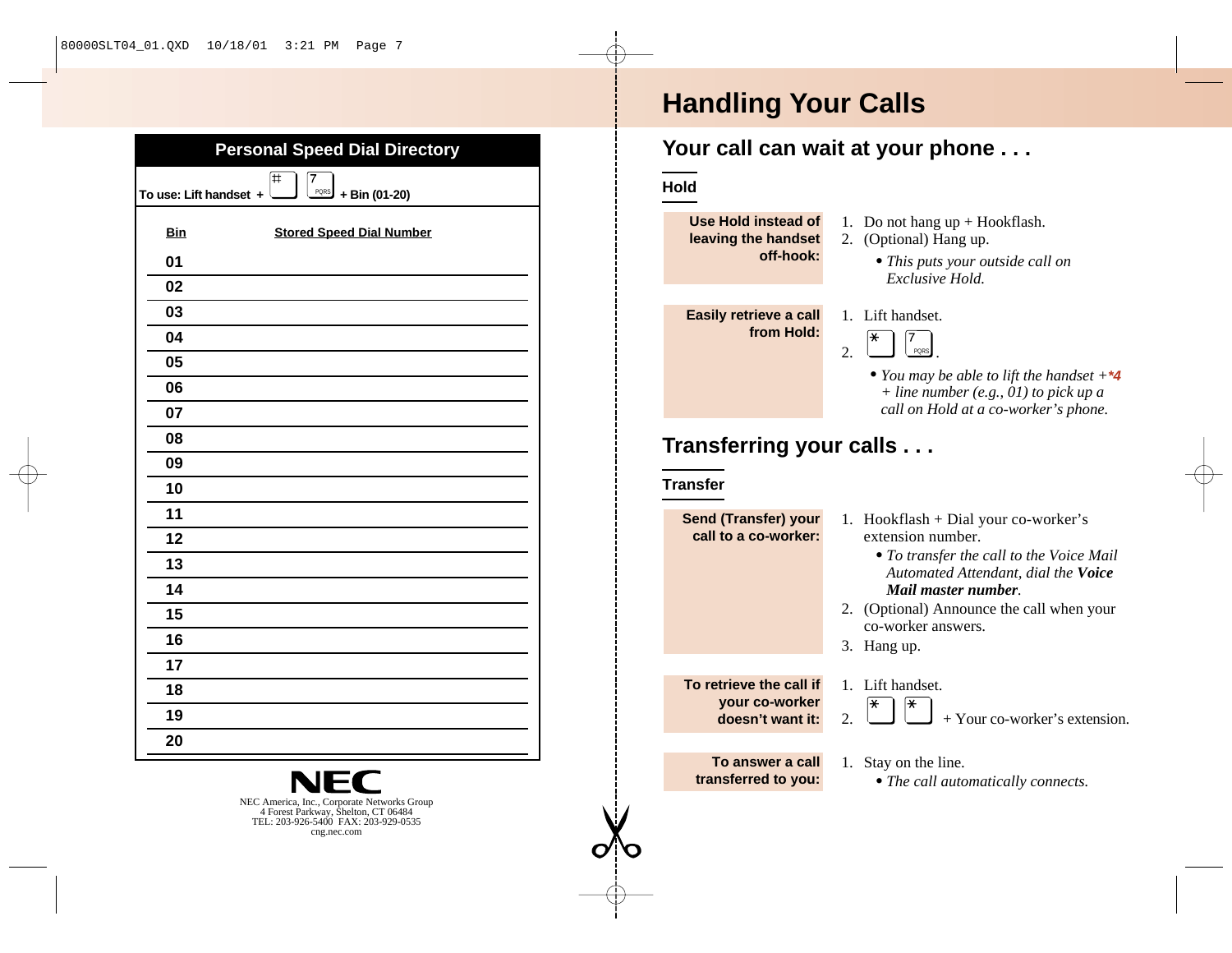## **Park a call in orbit . . .**



 $2 \cup +$  Announced extension.

## **Forward your calls to a co-worker . . .**

**While at your desk, forward your calls to a co-worker or Voice Mail:**

- 1. Lift handset +  $\Box$
- 2. Dial Call Forwarding type:
	- $0 =$ Cancel forwarding
	- $2 = \text{Busy/No answer}$
	- $4 =$ Immediate
	- $6 = No$  answer
- 3. Dial destination extension, 0 for your operator, or the Voice Mail master number.
- 4. Hang up.